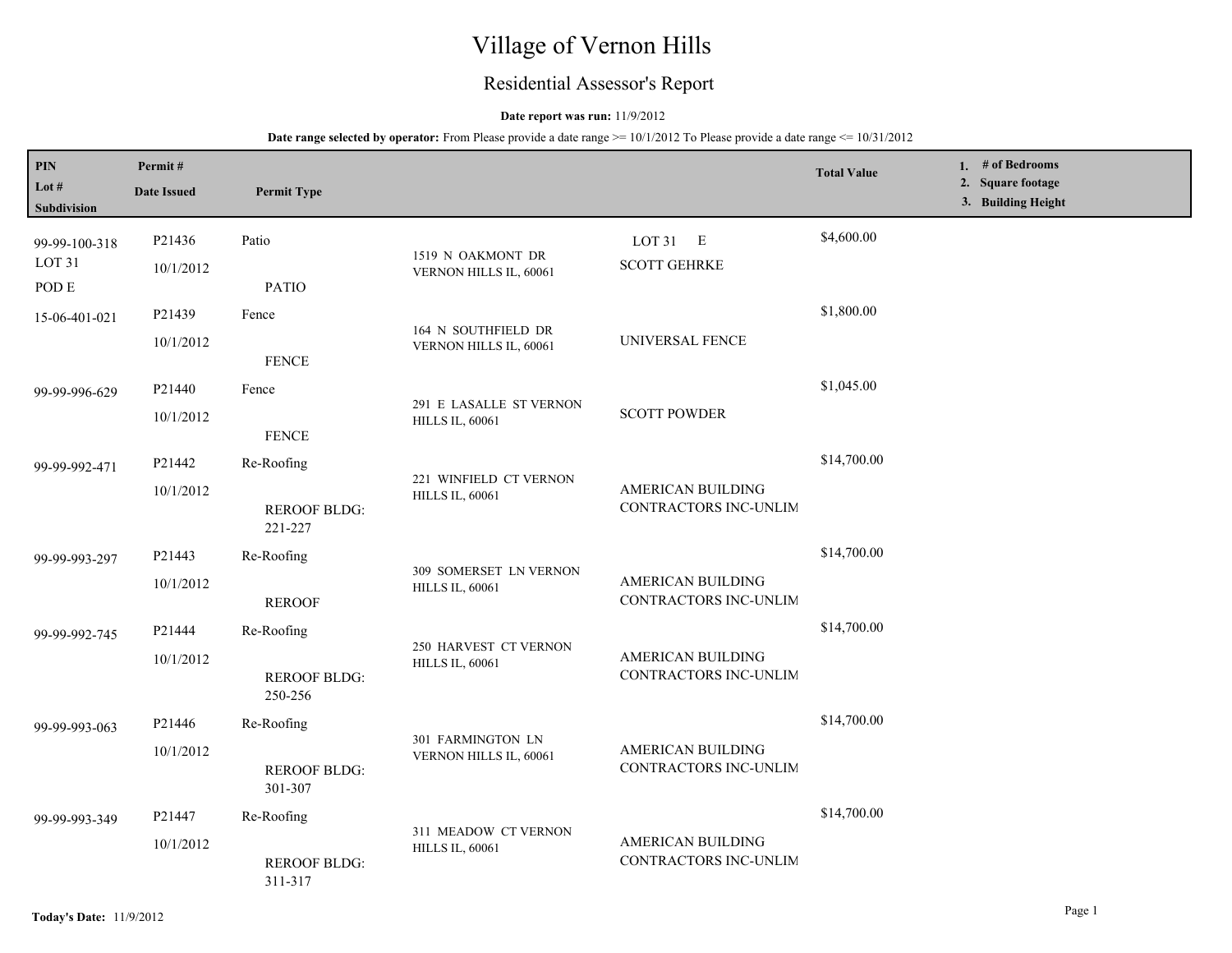| PIN<br>Lot $#$<br>Subdivision | Permit#<br><b>Date Issued</b> | <b>Permit Type</b>                                  |                                                  |                                                   | <b>Total Value</b> | 1. # of Bedrooms<br>2. Square footage<br>3. Building Height |
|-------------------------------|-------------------------------|-----------------------------------------------------|--------------------------------------------------|---------------------------------------------------|--------------------|-------------------------------------------------------------|
|                               |                               |                                                     |                                                  |                                                   |                    |                                                             |
| 99-99-993-042                 | P21448                        | Re-Roofing                                          | 300 RUSSET WAY VERNON                            |                                                   | \$14,700.00        |                                                             |
|                               | 10/1/2012                     | <b>REROOF BLDG:</b><br>300-306                      | <b>HILLS IL, 60061</b>                           | AMERICAN BUILDING<br>CONTRACTORS INC-UNLIM        |                    |                                                             |
| 99-99-992-749                 | P21449                        | Re-Roofing                                          |                                                  |                                                   | \$14,700.00        |                                                             |
|                               | 10/1/2012                     | <b>REROOF BLDG:</b><br>250-256                      | 250 RUSSET WAY VERNON<br><b>HILLS IL, 60061</b>  | AMERICAN BUILDING<br>CONTRACTORS INC-UNLIM        |                    |                                                             |
| 99-99-993-319                 | P21450                        | Re-Roofing                                          |                                                  |                                                   | \$14,700.00        |                                                             |
|                               | 10/1/2012                     | <b>REROOF BLDG:</b><br>310-316                      | 310 FARMINGTON LN<br>VERNON HILLS IL, 60061      | <b>AMERICAN BUILDING</b><br>CONTRACTORS INC-UNLIM |                    |                                                             |
| 99-99-994-158                 | P <sub>2</sub> 1451           | Re-Roofing                                          |                                                  |                                                   | \$14,700.00        |                                                             |
|                               | 10/1/2012                     | <b>REROOF BLDG:</b><br>401-407                      | 401 SOMERSET LN VERNON<br><b>HILLS IL, 60061</b> | <b>AMERICAN BUILDING</b><br>CONTRACTORS INC-UNLIM |                    |                                                             |
| 99-99-994-294                 | P21452                        | Re-Roofing                                          | 415 FARMINGDALE CIR<br>VERNON HILLS IL, 60061    |                                                   | \$14,700.00        |                                                             |
|                               | 10/1/2012                     | <b>REROOF BLDG:</b><br>415-421                      |                                                  | AMERICAN BUILDING<br>CONTRACTORS INC-UNLIM        |                    |                                                             |
| 99-99-994-154                 | P21453                        | Re-Roofing                                          |                                                  |                                                   | \$14,700.00        |                                                             |
|                               | 10/1/2012                     | <b>REROOF BLDG:</b><br>401-407                      | 401 FARMINGDALE CIR<br>VERNON HILLS IL, 60061    | AMERICAN BUILDING<br>CONTRACTORS INC-UNLIM        |                    |                                                             |
| 15-08-203-006                 | P21455                        | Furnace                                             |                                                  |                                                   | \$1,950.00         |                                                             |
|                               | 10/2/2012                     | <b>FURNACE</b>                                      | 37 MONTEREY DR VERNON<br><b>HILLS IL, 60061</b>  | ALLIED AIR CONDITIONING<br><b>HEATING</b>         |                    |                                                             |
| 99-99-996-465                 | P21461                        | Misc. Residential                                   |                                                  |                                                   | \$4,298.00         |                                                             |
|                               | 10/2/2012                     | <b>REPLACE</b><br><b>EXISTING</b><br><b>BALCONY</b> | 11 TANWOOD LN VERNON<br><b>HILLS IL, 60061</b>   | Francis J Ferrero Inc                             |                    |                                                             |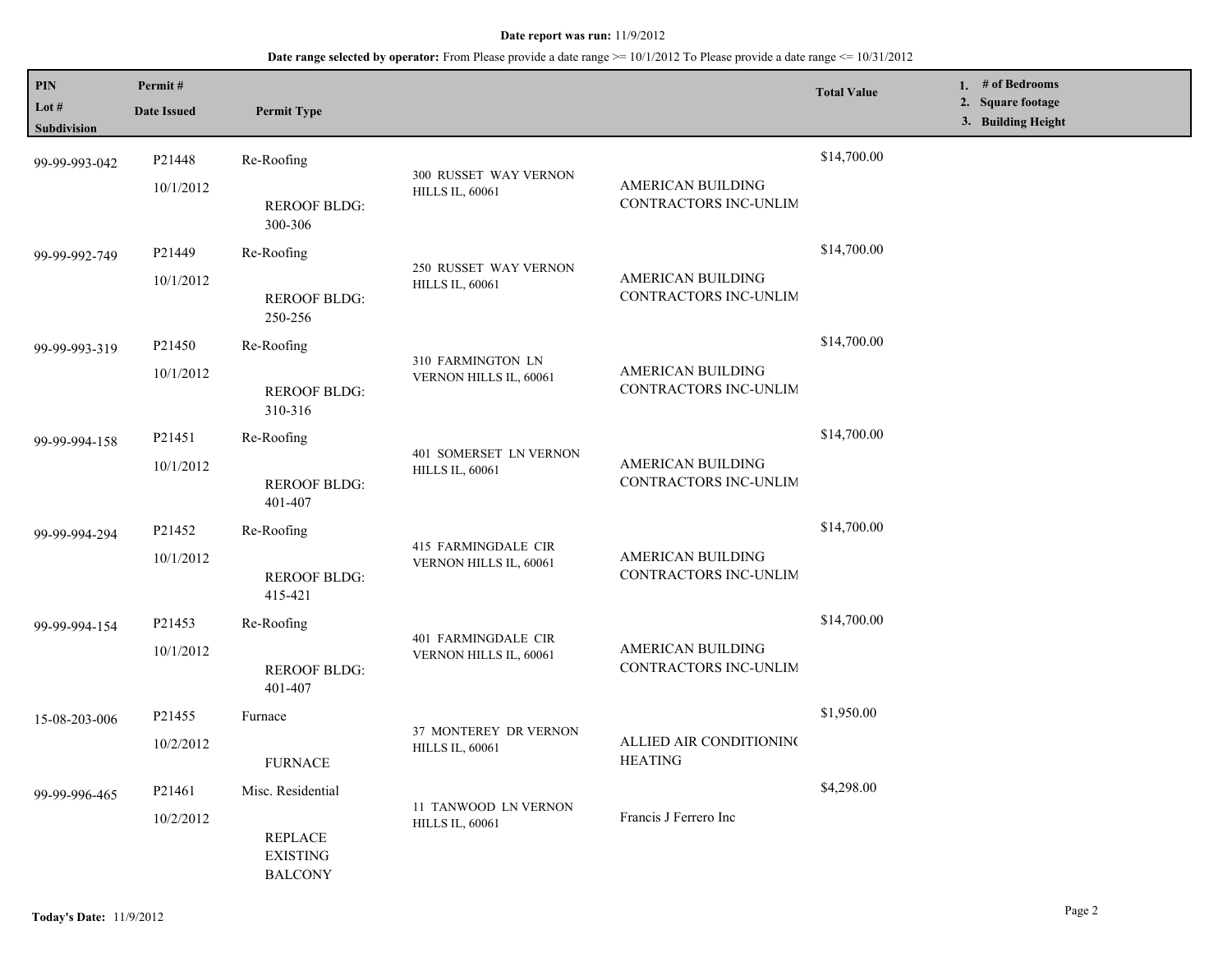| PIN<br>Lot #<br>Subdivision                                 | Permit#<br><b>Date Issued</b> | <b>Permit Type</b>                                                |                                                  |                                                      | <b>Total Value</b> | 1. # of Bedrooms<br>2. Square footage<br>3. Building Height |
|-------------------------------------------------------------|-------------------------------|-------------------------------------------------------------------|--------------------------------------------------|------------------------------------------------------|--------------------|-------------------------------------------------------------|
| 15-08-410-015                                               | P21462<br>10/3/2012           | Re-Roofing<br><b>REROOF</b>                                       | 84 MONTCLAIR RD VERNON<br><b>HILLS IL, 60061</b> | POWER HOME REMODELIN<br><b>GROUP</b> (LTD)           | \$24,539.00        |                                                             |
| 15-04-104-004                                               | P21464<br>10/3/2012           | Security System<br><b>SECURITY</b><br><b>SYSTEM</b>               | 413 ALBANY LN VERNON<br><b>HILLS IL, 60061</b>   | ADT SECURITY SERVICES,                               | \$3,979.00         |                                                             |
| 99-99-994-898                                               | P21465<br>10/2/2012           | Furnace<br><b>FURNACE</b>                                         | 614 W CROOKED STICK CT<br>VERNON HILLS IL, 60061 | <b>JULIUS GYORFI</b>                                 | \$5,600.00         |                                                             |
| 99-99-999-746<br><b>BLDG 4, #2</b><br><b>BAY TREE POD G</b> | P21468<br>10/4/2012           | Misc. Residential<br><b>BSMT: FULL BATH:</b><br><b>3 FIXTURES</b> | 412 E BAY TREE CIR<br>VERNON HILLS IL, 60061     | BLDG 4,<br>COMPLETE CONSTRUCTIOI<br><b>SOLUTIONS</b> | \$42,519.00        |                                                             |
| 99-99-990-889                                               | P21470<br>10/4/2012           | Water Heater<br><b>WATER HEATER</b>                               | 1188 GEORGETOWN WAY<br>VERNON HILLS IL, 60061    | A & W PLUMBING INC                                   | \$500.00           |                                                             |
| 15-08-104-014                                               | P21471<br>10/4/2012           | Deck<br><b>DECK</b>                                               | 700 N LAKESIDE DR<br>VERNON HILLS IL, 60061      | <b>CASEY THOMAS</b>                                  | \$3,000.00         | 3. 2.00                                                     |
| 99-00-000-407<br>65<br>Pod 14                               | P21472<br>10/4/2012           | Deck<br><b>EXTEND DECK</b>                                        | 267 E COLONIAL DR<br>VERNON HILLS IL, 60061      | 65<br>ANDY'S PROFESSIONAL<br><b>REMODELING</b>       | \$4,500.00         | 3.10.50                                                     |
| 11-32-301-005                                               | P21474<br>10/4/2012           | Patio<br>PATIO AND SEAT<br>WALL                                   | 1102 TENNYSON PL<br>VERNON HILLS IL, 60061       | <b>GREAT OAKS LANDSCAPIN</b>                         | \$7,250.00         |                                                             |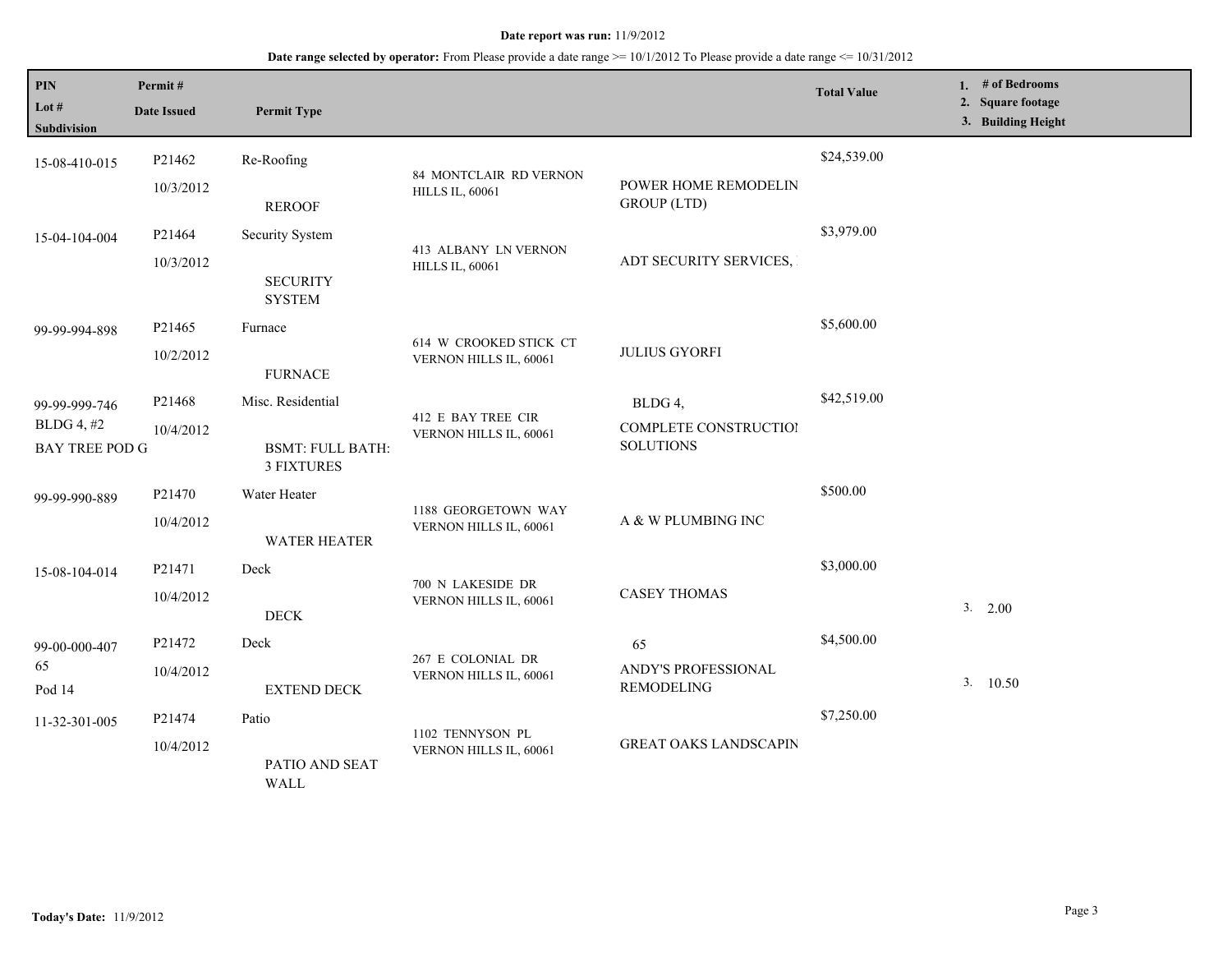| PIN                           | Permit#            |                                                          |                                               |                       | <b>Total Value</b> | 1. # of Bedrooms                        |
|-------------------------------|--------------------|----------------------------------------------------------|-----------------------------------------------|-----------------------|--------------------|-----------------------------------------|
| Lot $#$<br><b>Subdivision</b> | <b>Date Issued</b> | <b>Permit Type</b>                                       |                                               |                       |                    | 2. Square footage<br>3. Building Height |
| 15-08-213-009                 | P21475             | Misc. Residential                                        |                                               |                       | \$25,000.00        |                                         |
|                               | 10/5/2012          | <b>REMODEL</b><br><b>KITCHEN AND</b><br>POWDER ROOM      | 353 EVERGREEN DR<br>VERNON HILLS IL, 60061    | <b>SBS REMODELING</b> |                    |                                         |
| 15-04-303-061                 | P21476             | Furnace                                                  |                                               |                       | \$4,000.00         |                                         |
|                               | 10/5/2012          | Water heater                                             | 110 BIRMINGHAM PL<br>VERNON HILLS IL, 60061   | <b>TONI PIERCE</b>    |                    |                                         |
|                               |                    | <b>WATER HEATER &amp;</b><br><b>FURNACE</b>              |                                               |                       |                    |                                         |
| 99-99-992-151                 | P21478             | Patio                                                    |                                               |                       | \$2,164.00         |                                         |
|                               | 10/5/2012          | REPLACE OLD<br><b>PATIO</b>                              | 2060 N INVERNESS DR<br>VERNON HILLS IL, 60061 | DU BOIS PAVING CO     |                    |                                         |
| 99-99-996-540                 | P21480             | Private Sidewalk                                         |                                               | $\mathbf{A}$<br>21    | \$748.00           |                                         |
| 21<br><b>INVERNESS-LLC</b>    | 10/5/2012          | <b>REPLACE</b><br><b>SIDEWALK &amp; STEP</b>             | 1867 N TREVINO TER<br>VERNON HILLS IL, 60061  | DU BOIS PAVING CO     |                    |                                         |
| 99-99-991-931                 | P21481             | Private Sidewalk                                         |                                               |                       | \$250.00           |                                         |
|                               | 10/5/2012          | REMOVE &<br><b>REPLACE</b><br><b>SIDEWALK</b>            | 1986 N TREVINO TER<br>VERNON HILLS IL, 60061  | DU BOIS PAVING CO     |                    |                                         |
| 99-99-992-093                 | P21482             | Private Sidewalk                                         |                                               |                       | \$748.00           |                                         |
|                               | 10/5/2012          | <b>REMOVE &amp;</b><br><b>REPLACE</b><br>SIDEWALK & STEP | 2041 N TREVINO TER<br>VERNON HILLS IL, 60061  | DU BOIS PAVING CO     |                    |                                         |
| 99-99-991-903                 | P21483             | Private Sidewalk                                         |                                               |                       | \$605.00           |                                         |
|                               | 10/5/2012          | REMOVE &<br><b>REPLACE</b><br><b>SIDEWALK</b>            | 1931 N TREVINO TER<br>VERNON HILLS IL, 60061  | DU BOIS PAVING CO     |                    |                                         |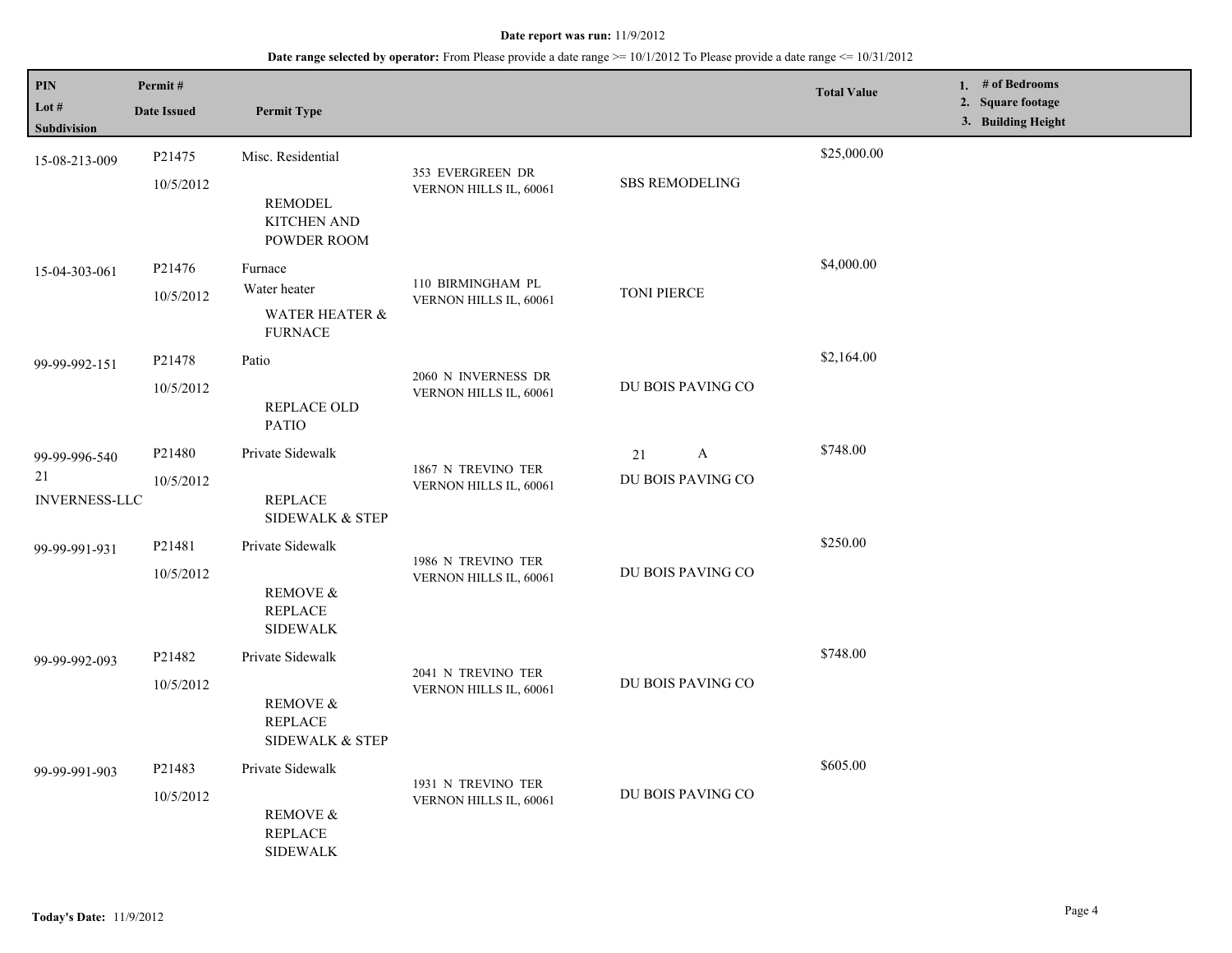| <b>PIN</b><br>Lot #<br>Subdivision            | Permit#<br><b>Date Issued</b>   | <b>Permit Type</b>                                                                                                     |                                                                  |                                        | <b>Total Value</b> | 1. # of Bedrooms<br>2. Square footage<br>3. Building Height |
|-----------------------------------------------|---------------------------------|------------------------------------------------------------------------------------------------------------------------|------------------------------------------------------------------|----------------------------------------|--------------------|-------------------------------------------------------------|
| 99-99-996-533                                 | P21484<br>10/5/2012             | Private Sidewalk<br><b>REMOVE &amp;</b><br><b>REPLACE</b><br><b>SIDEWALK</b>                                           | 1923 N TREVINO TER<br>VERNON HILLS IL, 60061                     | DU BOIS PAVING CO                      | \$641.00           |                                                             |
| 99-99-996-724                                 | P21485<br>10/5/2012             | Misc. Residential<br>REMOVE &<br><b>REPLACE</b><br><b>EXISTING</b><br>SIDEWALK & STEP                                  | MCGILL MANAGEMENT<br>1840 N OLYMPIC DR<br>VERNON HILLS IL, 60061 | DU BOIS PAVING CO                      | \$783.00           |                                                             |
| 99-99-996-725<br>$LOT46$<br>POD A             | P <sub>21486</sub><br>10/5/2012 | Misc. Residential<br><b>REMOVE &amp;</b><br><b>REPLACE</b><br><b>EXISTING</b><br><b>SIDEWALK</b>                       | 1848 N OLYMPIC DR<br>VERNON HILLS IL, 60061                      | LOT <sub>46</sub><br>DU BOIS PAVING CO | \$2,182.00         |                                                             |
| 99-99-991-989                                 | P21487<br>10/5/2012             | Misc. Residential<br>REMOVE &<br><b>REPLACE</b><br><b>EXISTING</b><br>CONCRETE STOOP                                   | 2007 N INVERNESS DR<br>VERNON HILLS IL, 60061                    | DU BOIS PAVING CO                      | \$2,450.00         |                                                             |
| 99-99-996-535<br>16<br><b>GREGG'S LANDING</b> | P21488<br>10/5/2012             | Misc. Residential<br><b>REMOVE &amp;</b><br><b>REPLACE</b><br><b>EXISTING</b><br><b>SIDEWALK &amp;</b><br><b>PATIO</b> | 1907 N TREVINO TER<br>VERNON HILLS IL, 60061                     | A<br>16<br>DU BOIS PAVING CO           | \$2,182.00         |                                                             |
| 15-05-427-004                                 | P21491<br>10/8/2012             | Sewer Repair<br><b>SEWER REPAIR</b>                                                                                    | 304 APOLLO CT VERNON<br><b>HILLS IL, 60061</b>                   |                                        | \$5,700.00         |                                                             |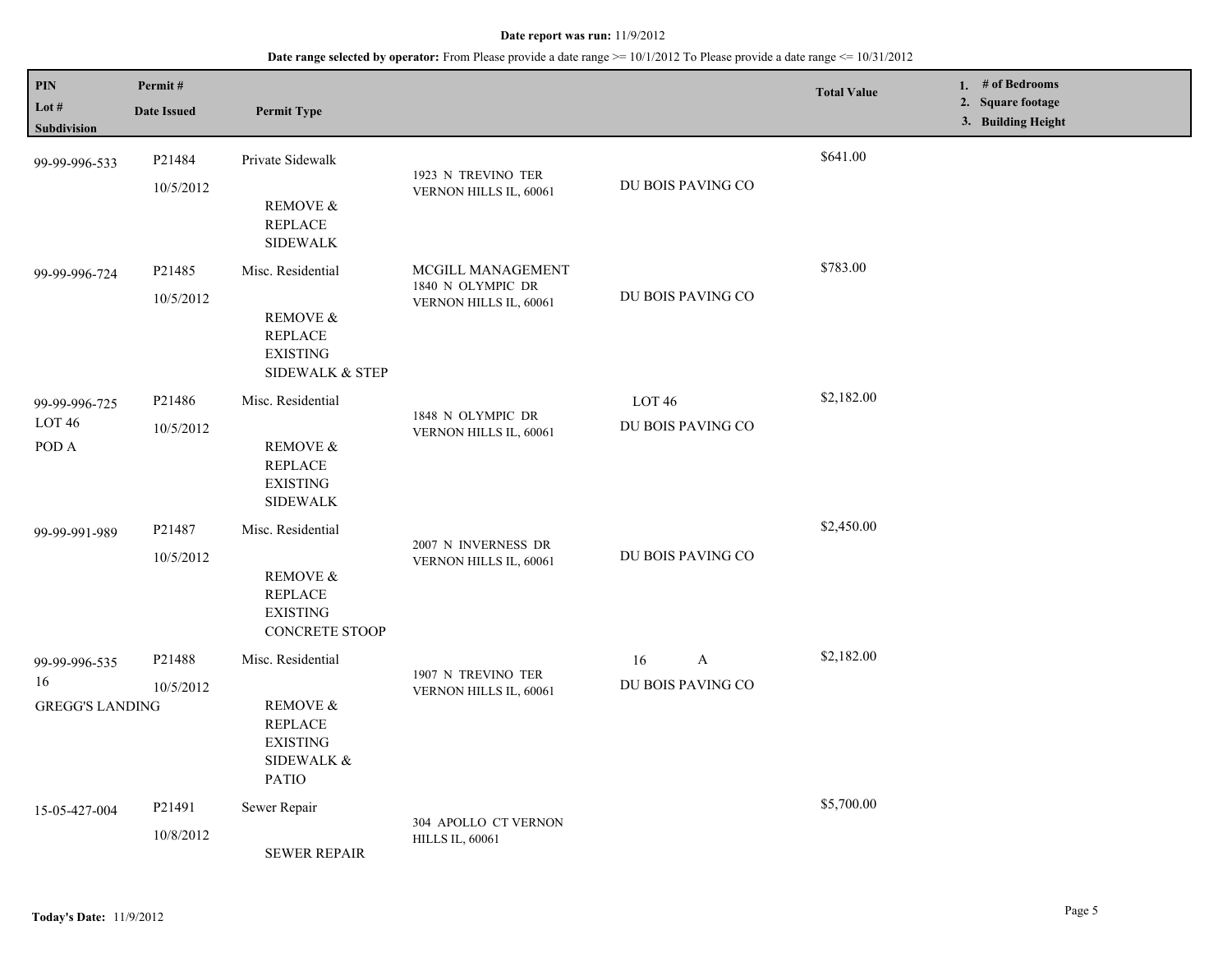| $\mathbf{PIN}$<br>Lot $#$<br>Subdivision      | Permit#<br><b>Date Issued</b> | <b>Permit Type</b>                                     |                                                  |                                           | <b>Total Value</b> | 1. $#$ of Bedrooms<br>2. Square footage<br>3. Building Height |
|-----------------------------------------------|-------------------------------|--------------------------------------------------------|--------------------------------------------------|-------------------------------------------|--------------------|---------------------------------------------------------------|
| 15-08-218-017                                 | P21492<br>10/8/2012           | Patio<br>PATIO AND STOOP<br>AND SITTING<br><b>AREA</b> | 344 W TALLY HO DR<br>VERNON HILLS IL, 60061      | H E SCHMITZ                               | \$3,500.00         |                                                               |
| 99-99-101-169<br>47<br>LOT 47 RIVIERA ESTATES | P21493<br>10/9/2012           | Patio<br><b>BRICK PAVER</b><br><b>PATIO</b>            | 213 JUSTIN'S CT VERNON<br><b>HILLS IL, 60061</b> | 47<br>HARDSCAPES & DESIGNS                | \$10,500.00        |                                                               |
| 15-08-206-018                                 | P21494<br>10/9/2012           | Misc. Residential<br><b>KITCHEN</b><br><b>REMODEL</b>  | 20 MANCHESTER LN<br>VERNON HILLS IL, 60061       | THE ABL GROUP                             | \$40,000.00        |                                                               |
| 11-32-301-017                                 | P21495<br>10/9/2012           | Water Heater<br><b>WATER HEATER</b>                    | 1110 MARLOWE PL VERNON<br><b>HILLS IL, 60061</b> | <b>VALERIA KNIGHTON</b>                   | \$800.00           |                                                               |
| 15-08-107-042                                 | P21497<br>10/9/2012           | Re-Roofing<br><b>REROOF</b>                            | 321 CHERRY VALLEY RD<br>VERNON HILLS IL, 60061   | <b>JESUS BARRON</b>                       | \$2,500.00         |                                                               |
| 15-05-424-012                                 | P21499<br>10/9/2012           | Fence<br><b>FENCE</b>                                  | 310 ALBRIGHT CT VERNON<br><b>HILLS IL, 60061</b> | <b>MICHAEL A BATEY</b>                    | \$6,887.00         | 3. 6.00                                                       |
| 15-08-409-001                                 | P21501<br>10/10/2012          | Patio<br>PATIO, STOOP,<br>STEPS, SEATWALL              | 601 EVERGREEN DR<br>VERNON HILLS IL, 60061       | CHICAGO GARDENWORKS,                      | \$10,925.00        |                                                               |
| 99-99-991-093                                 | P21502<br>10/10/2012          | Furnace<br><b>FURNACE</b>                              | 1261 STREAMWOOD LN<br>VERNON HILLS IL, 60061     | ALLIED AIR CONDITIONING<br><b>HEATING</b> | \$2,000.00         |                                                               |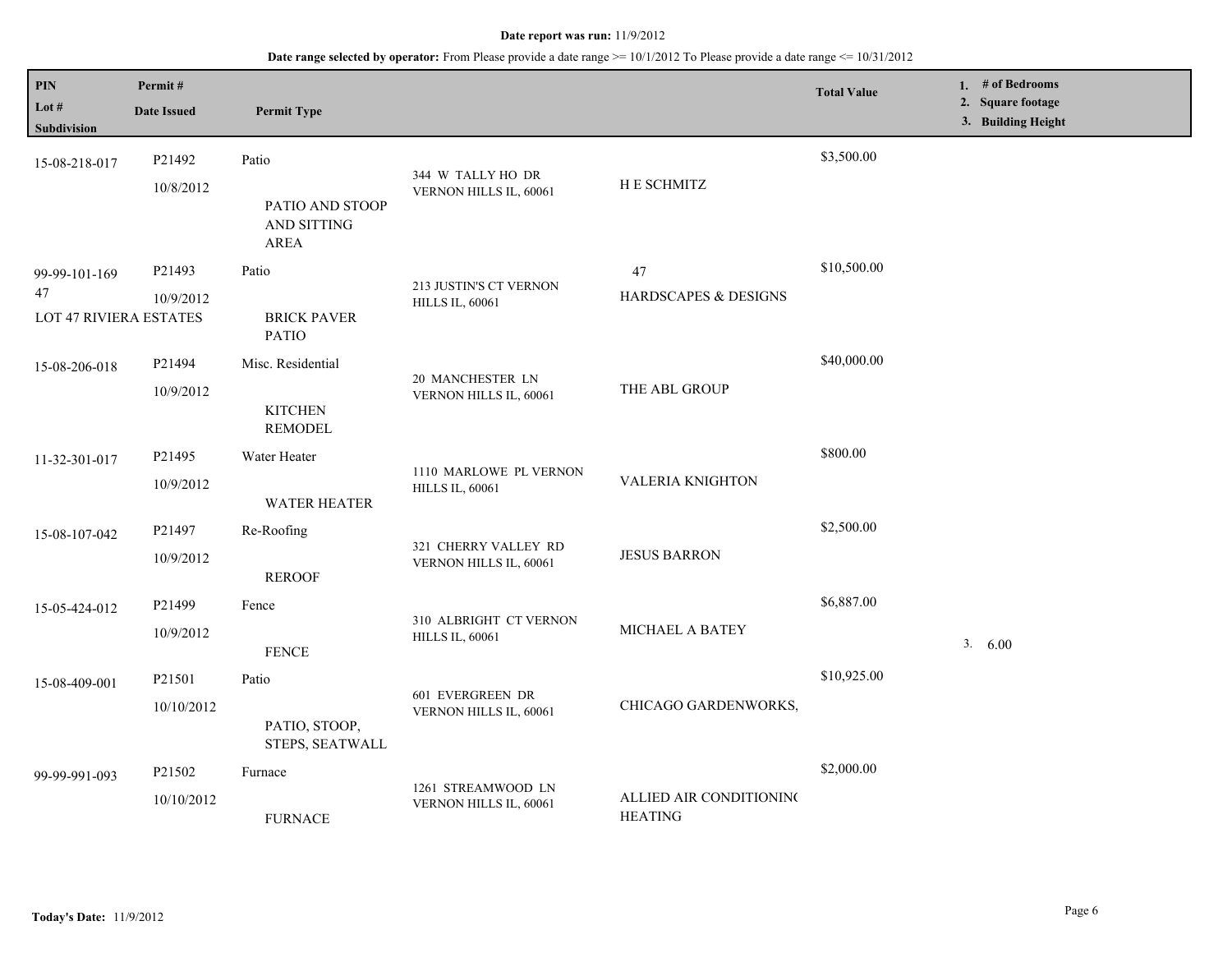| PIN<br>Lot #<br>Subdivision     | Permit#<br><b>Date Issued</b>    | <b>Permit Type</b>                                                                                                        |                                                   |                            | <b>Total Value</b> | 1. $#$ of Bedrooms<br>2. Square footage<br>3. Building Height |
|---------------------------------|----------------------------------|---------------------------------------------------------------------------------------------------------------------------|---------------------------------------------------|----------------------------|--------------------|---------------------------------------------------------------|
| 15-04-103-020                   | P21503<br>10/10/2012             | Security System<br><b>SECURITY</b><br><b>SYSTEM</b>                                                                       | 406 ALBANY LN VERNON<br><b>HILLS IL, 60061</b>    | ADT SECURITY SERVICES,     | \$548.00           |                                                               |
| 99-99-100-917<br>$2-A$<br>$2-A$ | P21505<br>10/10/2012             | Multi-Family New<br><b>MODEL C: 3 BR, 2.5</b><br><b>BTH</b><br><b>FOUNDATION</b><br>ONLY ISSUED<br>10/10/2012, MG         | 351 ASPEN POINTE VERNON<br><b>HILLS IL, 60061</b> | $2-A$<br>ASPEN POINTE, LLC | \$200,000.00       | 3.0<br>2,060.00<br>2.<br>3.40.00                              |
| 99-99-100-918<br>$2-B$<br>$2-B$ | P21506<br>10/10/2012             | Multi-Family New<br><b>MODEL B: 3 BR, 2.5</b><br><b>BTH</b><br><b>FOUNDATION</b><br><b>ONLY ISSUED</b><br>10/10/2012, MG  | 347 ASPEN POINTE VERNON<br><b>HILLS IL, 60061</b> | $2-B$<br>ASPEN POINTE, LLC | \$200,000.00       | $3.0$<br>2. 1,945.00<br>3.40.00                               |
| 99-99-100-919<br>$2-C$<br>$2-C$ | P <sub>21507</sub><br>10/10/2012 | Multi-Family New<br>MODEL B: 3 BR, 2.5<br><b>BATH</b><br><b>FOUNDATION</b><br><b>ONLY ISSUED</b><br>10/10/2012, MG        | 343 ASPEN POINTE VERNON<br><b>HILLS IL, 60061</b> | $2-C$<br>ASPEN POINTE, LLC | \$200,000.00       | $3.0$<br>2.<br>1,945.00<br>3.40.00                            |
| 99-99-100-920<br>$2-D$<br>$2-D$ | P21508<br>10/10/2012             | Multi-Family New<br><b>MODEL C: 3 BR, 2.5</b><br><b>BATH</b><br><b>FOUNDATION</b><br><b>ONLY ISSUED</b><br>10/10/2012, MG | 339 ASPEN POINTE VERNON<br><b>HILLS IL, 60061</b> | $2-D$<br>ASPEN POINTE, LLC | \$200,000.00       | 3.0<br>2. 2,060.00<br>3.40.00                                 |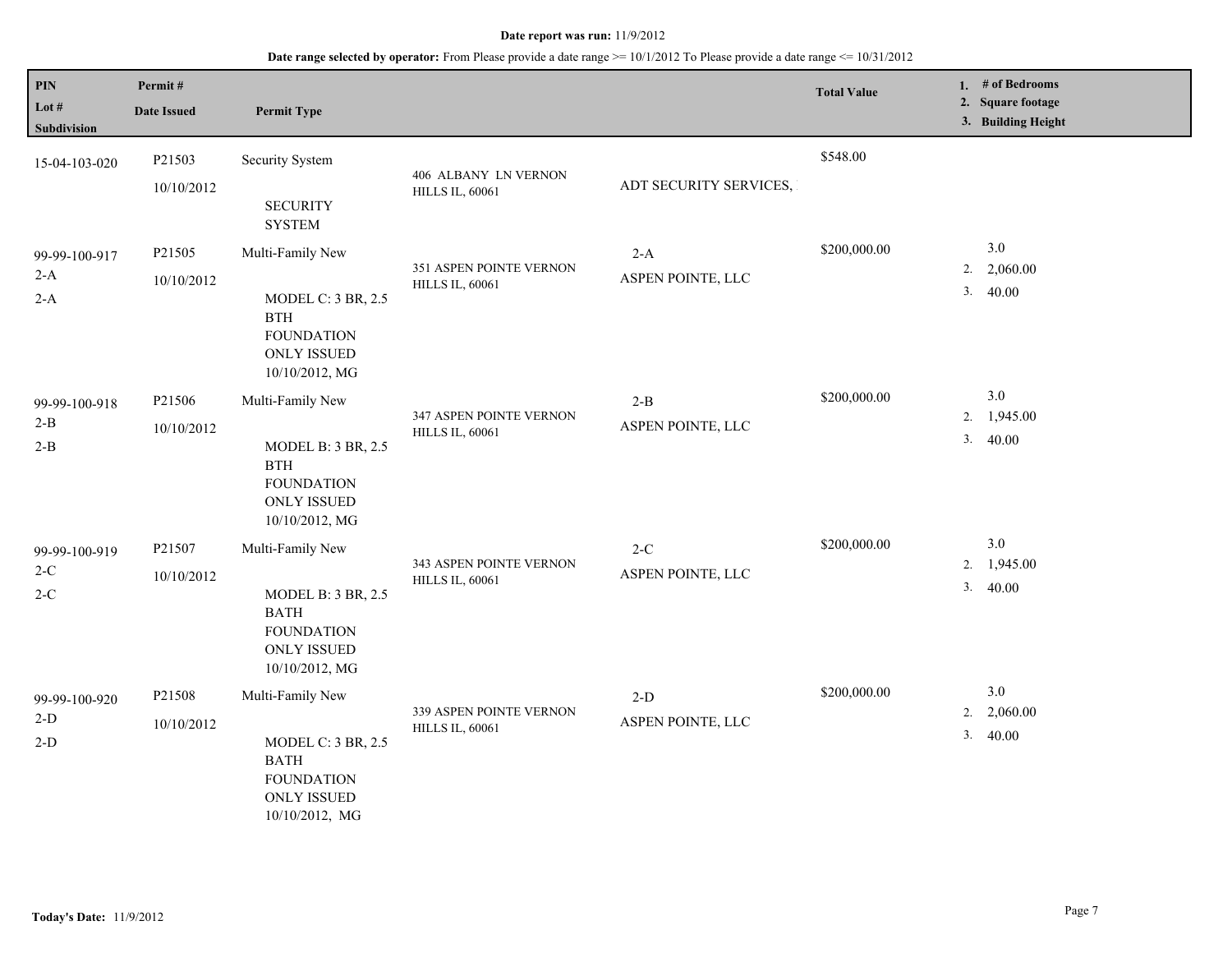| PIN<br>Lot #<br>Subdivision | Permit#<br><b>Date Issued</b> | <b>Permit Type</b>                                                                              |                                                  |                                                 | <b>Total Value</b> |  | 1. # of Bedrooms<br>2. Square footage<br>3. Building Height |  |
|-----------------------------|-------------------------------|-------------------------------------------------------------------------------------------------|--------------------------------------------------|-------------------------------------------------|--------------------|--|-------------------------------------------------------------|--|
| 15-04-103-005               | P21509<br>10/10/2012          | Furnace<br><b>FURNANCE</b>                                                                      | 102 ADAIR CT VERNON<br><b>HILLS IL, 60061</b>    | <b>DAVID SPITZ</b>                              | \$2,633.00         |  |                                                             |  |
| 15-09-102-038               | P21511<br>10/10/2012          | Driveway/Slab<br><b>DRIVEWAY</b><br>APPROACH ONLY                                               | 139 MIDWAY LN VERNON<br><b>HILLS IL, 60061</b>   | R. A. WORKS                                     | \$1,600.00         |  |                                                             |  |
| 99-99-996-670               | P21515<br>10/12/2012          | Private Sidewalk<br><b>REPLACE</b><br><b>SIDEWALK AND</b><br>ADD COACH<br><b>WALK TO STREET</b> | 341 E MARSEILLES ST<br>VERNON HILLS IL, 60061    | LOUIS MITCHELL                                  | \$1,892.00         |  |                                                             |  |
| 99-99-992-112               | P21517<br>10/12/2012          | Water Heater<br>WATER HEATER                                                                    | 205 COVENTRY CIR<br>VERNON HILLS IL, 60061       | <b>JANICE DITTMER</b>                           | \$890.00           |  |                                                             |  |
| 11-32-407-029               | P21518<br>10/12/2012          | Patio<br>PATIO (DIG # NOT<br><b>REQUIRED -</b><br><b>ALREADY DONE</b><br>THRU HOA)              | 1015 CHATHAM PL VERNON<br><b>HILLS IL, 60061</b> | <b>GENERAL MAINTENANCE &amp;</b><br>COSTRUCTION | \$3,630.00         |  |                                                             |  |
| 15-08-107-022               | P21519<br>10/12/2012          | Furnace<br><b>FURNACE</b>                                                                       | 418 CHERRY VALLEY RD<br>VERNON HILLS IL, 60061   | ANTHONY DUNNE                                   | \$2,200.00         |  |                                                             |  |
| 15-08-110-023               | P21524<br>10/15/2012          | Sewer Repair<br><b>SEWER REPAIR IN</b><br><b>ROW</b><br>BOND PER M.AT.                          | 354 CHERRY VALLEY RD<br>VERNON HILLS IL, 60061   | <b>KIRK FORGUE</b>                              | \$150.00           |  |                                                             |  |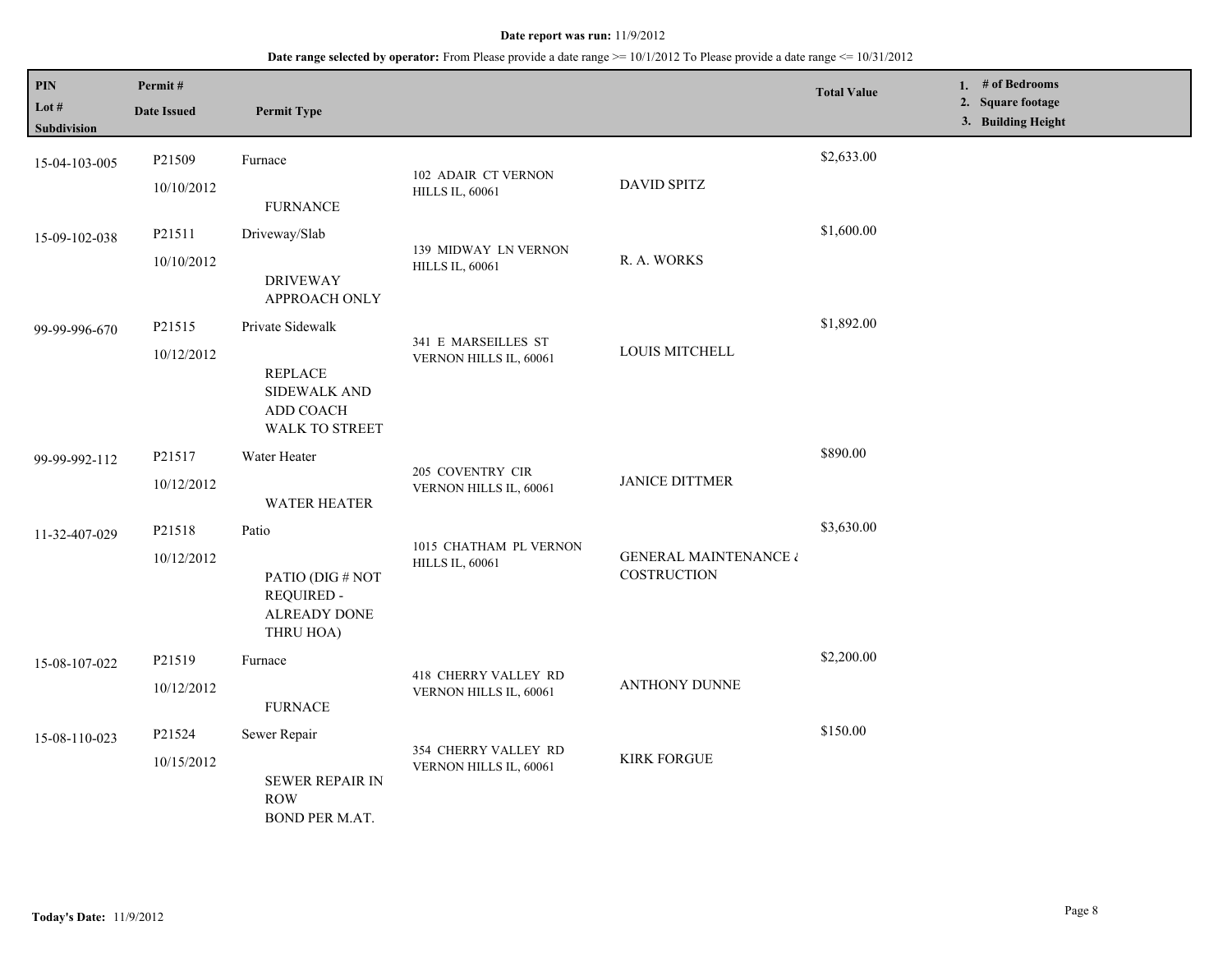| PIN<br>Lot #<br>Subdivision | Permit#<br><b>Date Issued</b> | <b>Permit Type</b>                                                          |                                                          |                         | <b>Total Value</b> | 1. # of Bedrooms<br>2. Square footage<br>3. Building Height |
|-----------------------------|-------------------------------|-----------------------------------------------------------------------------|----------------------------------------------------------|-------------------------|--------------------|-------------------------------------------------------------|
| 15-08-108-005               | P21530<br>10/15/2012          | Re-Roofing                                                                  | 309 E LAKESIDE DR<br>VERNON HILLS IL, 60061              | WILLIAMS ROOFING        | \$5,040.00         |                                                             |
| 99-99-996-698               | P21531<br>10/16/2012          | <b>REROOF</b><br>Driveway/Slab                                              | <b>658 S ONTARIO ST VERNON</b><br><b>HILLS IL, 60061</b> | SHIBU VARGHESE          | \$1,600.00         |                                                             |
| 99-00-000-091               | P21533<br>10/16/2012          | <b>DRIVEWAY</b><br>Furnace<br><b>FURNACE</b>                                | 217 REDWOOD CT VERNON<br><b>HILLS IL, 60061</b>          | FOUR SEASONS INC        | \$1,970.00         |                                                             |
| 99-99-993-641               | P21534<br>10/16/2012          | Furnace<br><b>FURNACE</b>                                                   | 331 W CONGRESSIONAL CT<br>VERNON HILLS IL, 60061         | FOUR SEASONS INC        | \$4,200.00         |                                                             |
| 15-08-114-015               | P21543<br>10/17/2012          | Misc. Residential<br><b>KITCHEN</b>                                         | 782 WILLIAMS WAY<br>VERNON HILLS IL, 60061               | FELDMAN BUILDING GROU   | \$10,000.00        |                                                             |
| 15-08-113-005               | P21548<br>10/18/2012          | REMODEL<br>Sewer Repair<br><b>SEWER REPAIR -</b><br>605-607<br>WESTMORELAND | 605 WESTMORELAND DR<br>VERNON HILLS IL, 60061            | <b>BOB ROHIS N SONS</b> | \$1,200.00         |                                                             |
| 15-08-407-015               | P21550<br>10/19/2012          | Driveway/Slab<br><b>ASPHALT</b><br>DRIVEWAY ONLY                            | 731 W SUSSEX CIR VERNON<br><b>HILLS IL, 60061</b>        | RUSSELL P AUGSBURG      | \$2,000.00         |                                                             |
| 11-29-208-003               | P21553<br>10/19/2012          | Re-Roofing<br>REROOF & CHECK<br><b>STRUCTUAL</b><br><b>COLLAR TIES</b>      | 2091 N LAUREL VALLEY DR<br>VERNON HILLS IL, 60061        | TOP DECK BUILDERS, INC. | \$20,000.00        |                                                             |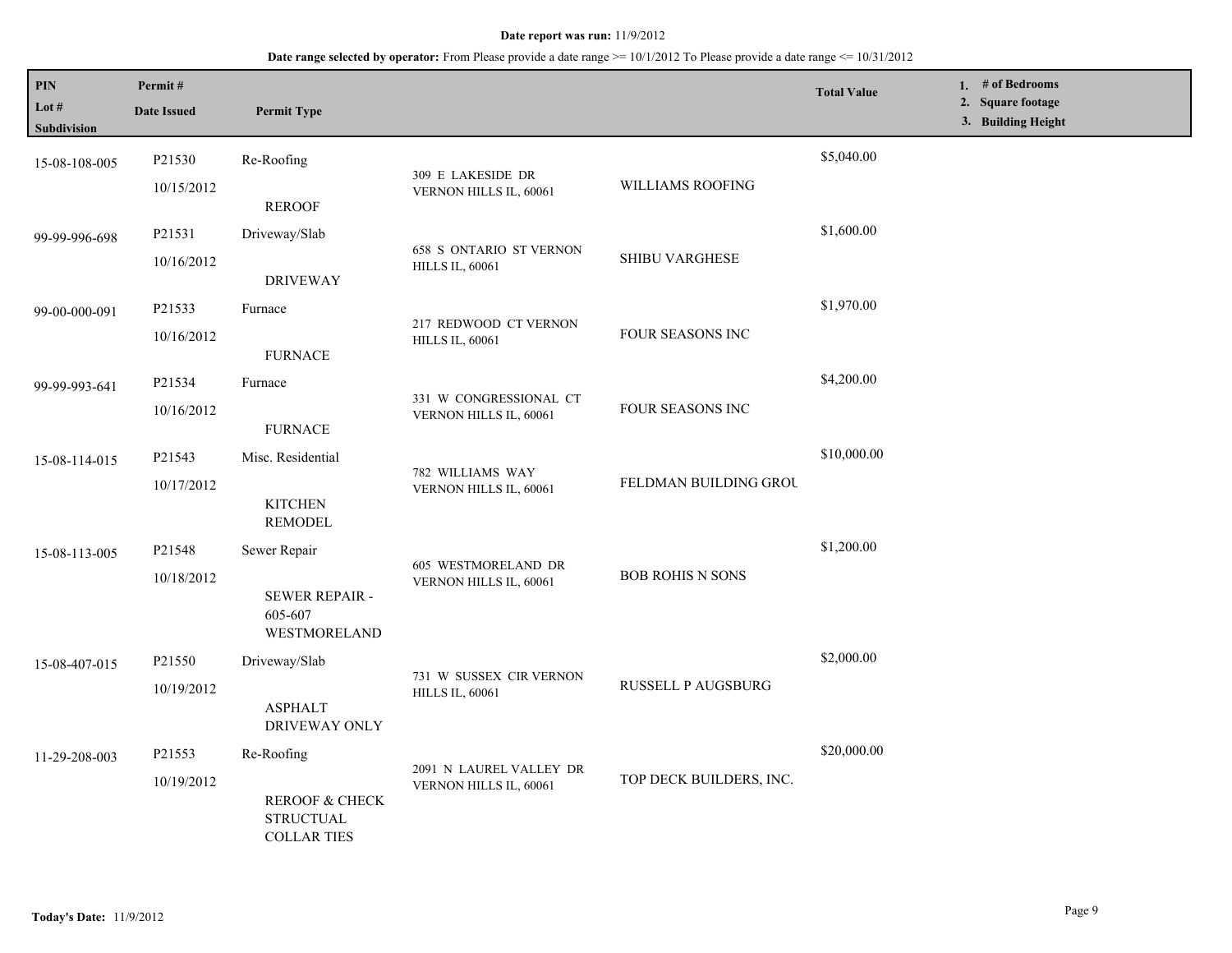| PIN<br>Lot #<br>Subdivision | Permit#<br><b>Date Issued</b> | <b>Permit Type</b>                                                                                               |                                                   |                                            | <b>Total Value</b> | 1. # of Bedrooms<br>2. Square footage<br>3. Building Height |
|-----------------------------|-------------------------------|------------------------------------------------------------------------------------------------------------------|---------------------------------------------------|--------------------------------------------|--------------------|-------------------------------------------------------------|
| 15-08-107-041               | P21554<br>10/19/2012          | Re-Roofing<br><b>REROOFING</b>                                                                                   | 319 CHERRY VALLEY RD<br>VERNON HILLS IL, 60061    | <b>DANIEL ARTEAGA</b>                      | \$800.00           |                                                             |
| 15-08-204-032               | P21558<br>10/22/2012          | Furnace<br><b>FURNACE/AC</b>                                                                                     | 111 MEMPHIS PL VERNON<br><b>HILLS IL, 60061</b>   | WILLIAM JONES                              | \$9,394.00         |                                                             |
| 15-07-209-005               | P21561<br>10/22/2012          | Sewer Repair<br><b>SEWER REPAIR</b>                                                                              | 1083 ROYAL OAK DR<br>VERNON HILLS IL, 60061       | <b>QUALITY PLUMBING SERV</b>               | \$5,495.00         |                                                             |
| 15-08-108-047               | P21564<br>10/23/2012          | Water Heater<br><b>WATER HEATER</b>                                                                              | 301 COURT OF ELM VERNON<br><b>HILLS IL, 60061</b> | <b>SCOTT R JAHNKE</b>                      | \$350.00           |                                                             |
| 99-99-995-181               | P21565<br>10/23/2012          | Water Heater<br>WATER HEATER                                                                                     | 82 E DEPOT ST VERNON<br><b>HILLS IL, 60061</b>    | <b>B. KIESGEN PLUMBING</b>                 | \$950.00           |                                                             |
| 15-04-303-027               | P21567<br>10/24/2012          | Driveway/Slab<br>Sidewalk<br>DRIVEWAY AND<br>WALK, N/C, 2012<br><b>ROAD REHAB</b>                                | 205 ONWENTSIA RD<br>VERNON HILLS IL, 60061        | <b>SCHROEDER AND SCHROEI</b><br><b>INC</b> | \$3,000.00         |                                                             |
| 99-99-994-295               | P21568<br>10/24/2012          | Misc. Residential<br><b>REPLACE</b><br>TUB/TOILET/Y<br>PIPING FOR<br>KITCHEN WASTE<br><b>DRAIN</b><br>OTC PER RH | 415 HARRISON CT VERNON<br><b>HILLS IL, 60061</b>  | YING LI                                    | \$540.00           |                                                             |
| 99-99-999-545               | P21569<br>10/24/2012          | Water Heater<br><b>WATER HEATER</b>                                                                              | 308 E PINE LAKE CIR<br>VERNON HILLS IL, 60061     | SHERMAN MECHANICAL IN                      | \$1,050.00         |                                                             |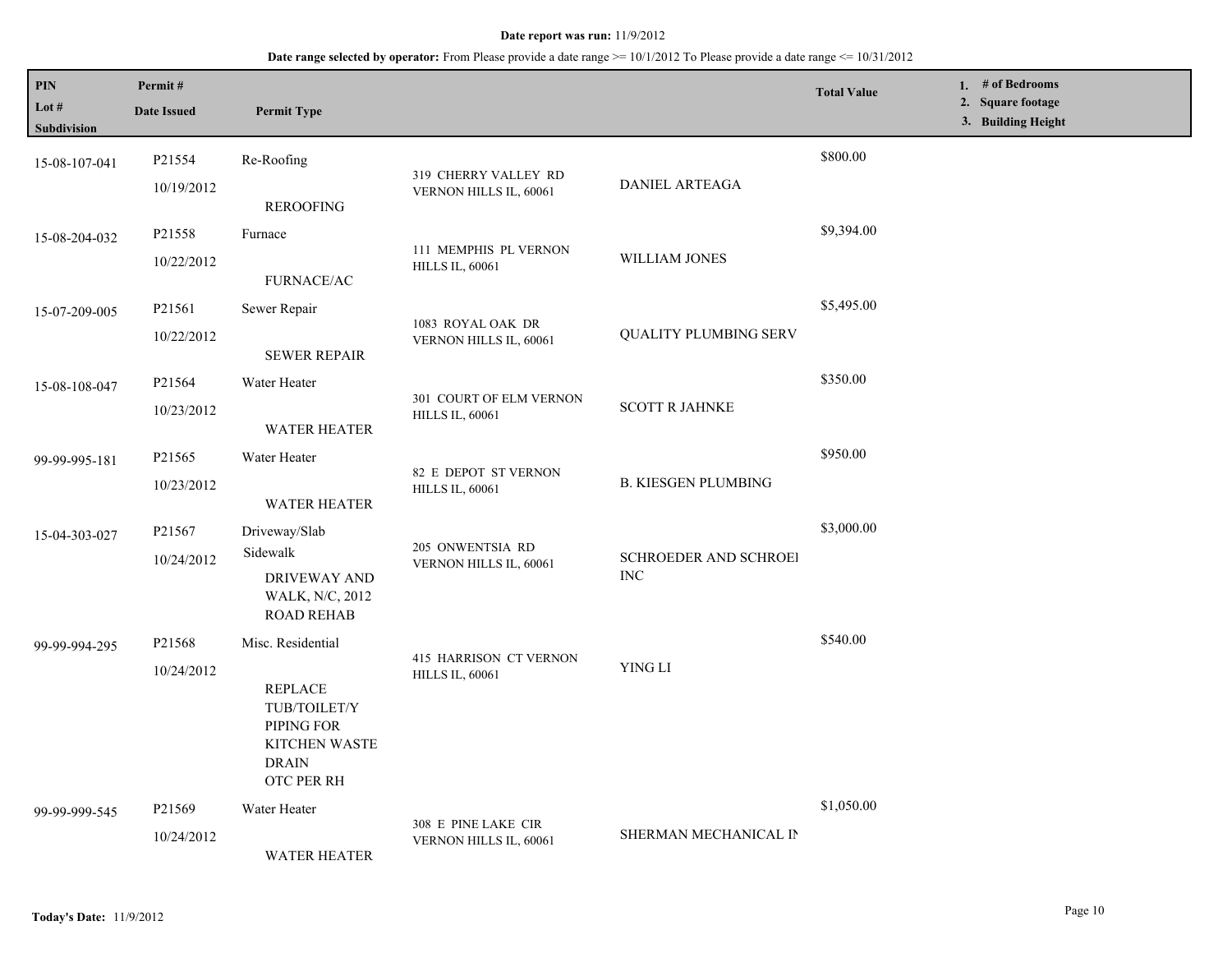| PIN<br>Lot $#$       | Permit#<br><b>Date Issued</b> | <b>Permit Type</b>                              |                                                 |                                                  | <b>Total Value</b> | 1. $#$ of Bedrooms<br>2. Square footage |
|----------------------|-------------------------------|-------------------------------------------------|-------------------------------------------------|--------------------------------------------------|--------------------|-----------------------------------------|
| Subdivision          |                               |                                                 |                                                 |                                                  |                    | 3. Building Height                      |
| 99-99-999-545        | P21570                        | HVAC - Combination                              | 308 E PINE LAKE CIR                             |                                                  | \$13,280.00        |                                         |
|                      | 10/24/2012                    | A/C & FURNANCE                                  | VERNON HILLS IL, 60061                          | SHERMAN MECHANICAL IN                            |                    |                                         |
| 15-04-303-009        | P21571                        | Re-Roofing                                      | 12 EDGEWOOD RD VERNON                           |                                                  | \$5,880.00         |                                         |
|                      | 10/24/2012                    | <b>REROOF</b>                                   | <b>HILLS IL, 60061</b>                          | PETERSON ROOFING CO                              |                    |                                         |
| 15-08-114-013        | P21573                        | Private Sidewalk                                | 654 WILLIAMS WAY                                |                                                  | \$2,400.00         |                                         |
|                      | 10/24/2012                    | SIDEWALK/STOOP<br><b>REPLACEMENT</b>            | VERNON HILLS IL, 60061                          | <b>SCOTT MORVIG</b>                              |                    |                                         |
| 15-04-303-076        | P <sub>21576</sub>            | Re-Roofing                                      | 101 BIRMINGHAM PL                               |                                                  | \$5,200.00         |                                         |
|                      | 10/25/2012                    | <b>REROOF</b>                                   | VERNON HILLS IL, 60061                          | NYBERG ENTERPRISES INC                           |                    |                                         |
| 15-04-309-012        | P21577                        | Furnace                                         | 204 ONWENTSIA RD                                |                                                  | \$2,600.00         |                                         |
|                      | 10/25/2012                    | <b>FURNACE</b>                                  | VERNON HILLS IL, 60061                          | ALLIED AIR CONDITIONING<br><b>HEATING</b>        |                    |                                         |
| 99-99-999-512        | P21578                        | Patio                                           | 189 W CONGRESSIONAL CT                          | MONICA SETIA                                     | \$2,700.00         |                                         |
|                      | 10/25/2012                    | <b>PATIO</b>                                    | VERNON HILLS IL, 60061                          |                                                  |                    |                                         |
| 15-05-410-011        | P21581                        | Patio                                           | <b>4 AUBURN CT VERNON</b>                       |                                                  | \$21,500.00        |                                         |
|                      | 10/26/2012                    | PATIO, WORK<br><b>STARTED</b><br>WITHOUT PERMIT | <b>HILLS IL, 60061</b>                          | <b>GROWING GRACE LANDSC</b><br><b>ASSOCIATES</b> |                    |                                         |
| 15-08-204-019        | P21582                        | Furnace                                         |                                                 |                                                  | \$5,500.00         |                                         |
|                      | 10/26/2012                    | Air<br>FURNACE AND A/C                          | 71 MONTEREY DR VERNON<br><b>HILLS IL, 60061</b> | KEITH KOHOUT                                     |                    |                                         |
| 99-00-000-425        | P21583                        | Lawn Sprinklers                                 | 1885 N SAWGRASS ST                              | 15<br>14                                         | \$4,500.00         |                                         |
| 14<br>POD 15, LOT 14 | 10/26/2012                    | <b>IRRIGATION</b><br><b>SYSTEM</b>              | VERNON HILLS IL, 60061                          | <b>WATER WORKS</b>                               |                    |                                         |